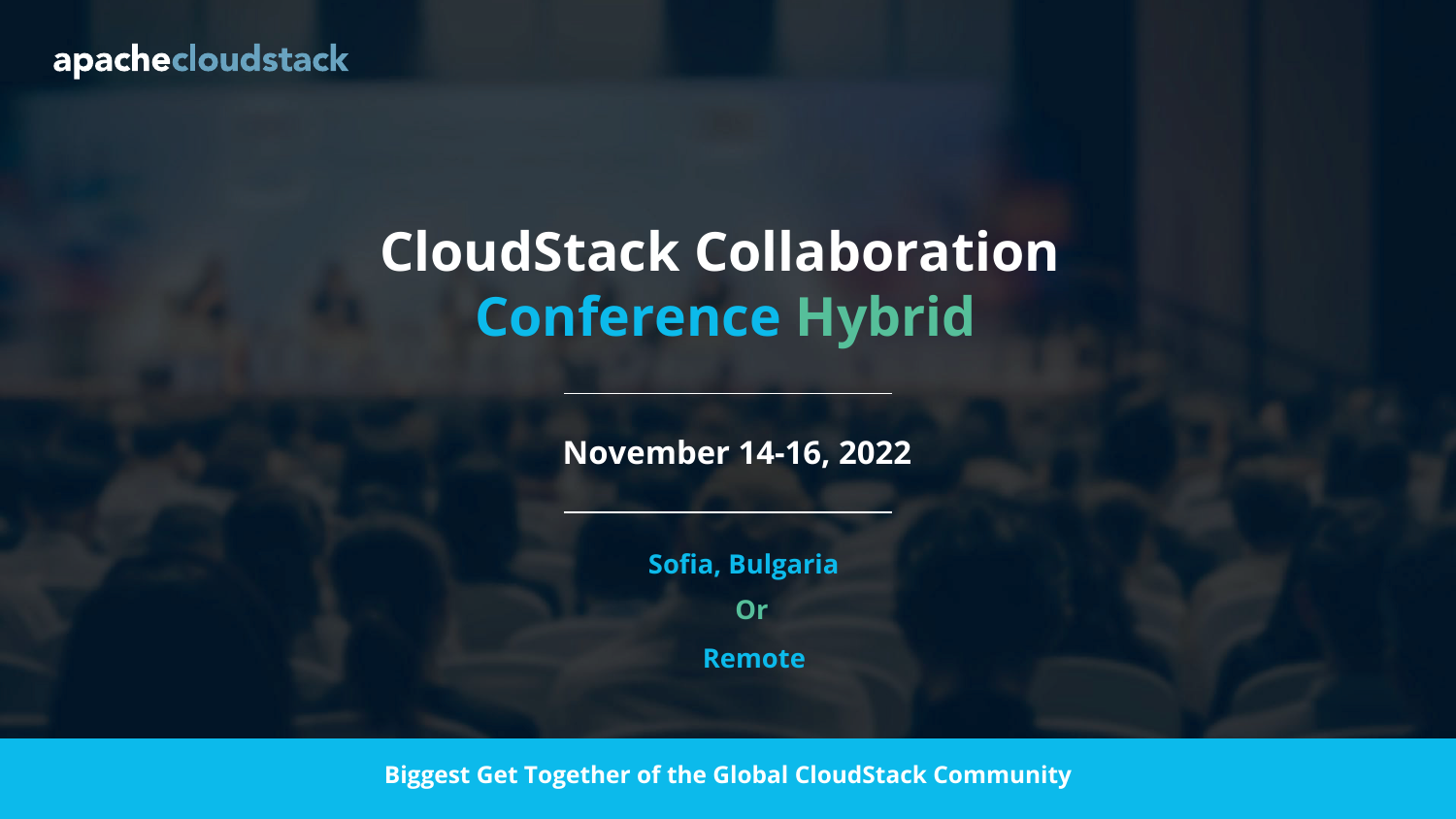### cloudstack **COLLABORATION CONFERENCE**

#### **HYBRID**

**CloudStack Collaboration Conference is a 3-day hybrid get together for the global Apache CloudStack community and people interested in open-source technology.** 

The hybrid event is aimed at developers, operators and users to discuss and evolve the open-source software project, its functionality and real-world operability. This event will introduce you to the Apache CloudStack family, community leaders, project members and contributors.

### **We encourage you to explore this brochure to get a sense of the experiences we will create. CloudStack Collaboration Conference is all about creating opportunities!**

The talks and sessions at CloudStack Collaboration conference are selected via a CFP process and selected for their technical merit. Many of the talks are given by user organisations. This year we also plan a limited number of sponsored sessions to allow eco-system companies to share their products and services.



## **ABOUT**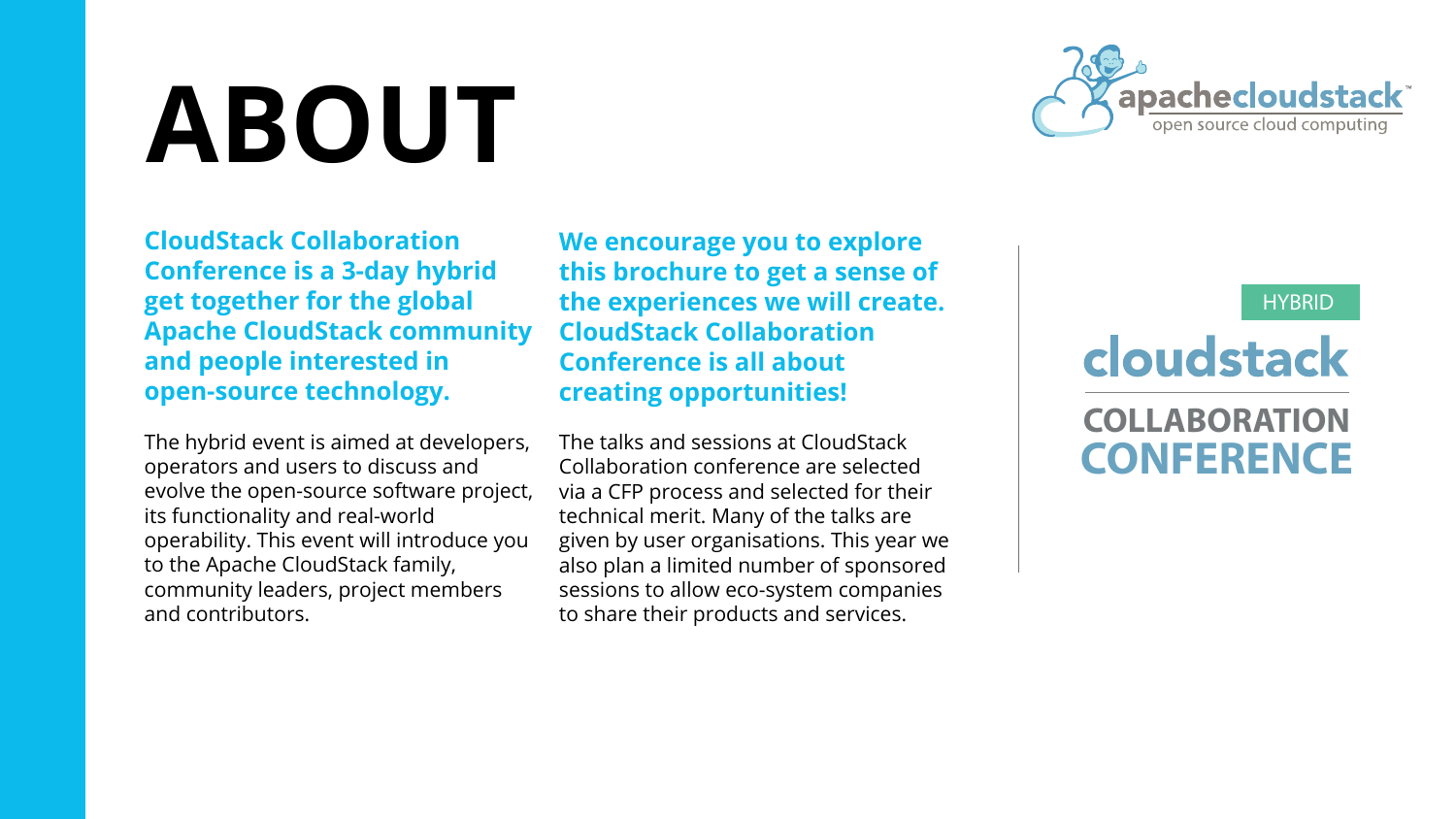### **ATTENDEES**

CloudStack Collaboration Conference welcomes attendees from all over the globe. Our core audience is enterprises, cloud service providers, telcos and MSPs. Every region sends its best and brightest to share insights and knowledge on open-source technology, orchestrating public and private clouds, building IaaS. The typical visitors are:

### **JOB POSITIONS**

**C-level Executives**

**Cloud Architects**

**Product Managers**

**Developers**



| <b>INDUSTRIES</b>             |  |  |  |  |
|-------------------------------|--|--|--|--|
| <b>Cloud &amp; Hosting</b>    |  |  |  |  |
| Telecommunications            |  |  |  |  |
| <b>Information Technology</b> |  |  |  |  |
| <b>Computer Software</b>      |  |  |  |  |
| <b>Payment Processing</b>     |  |  |  |  |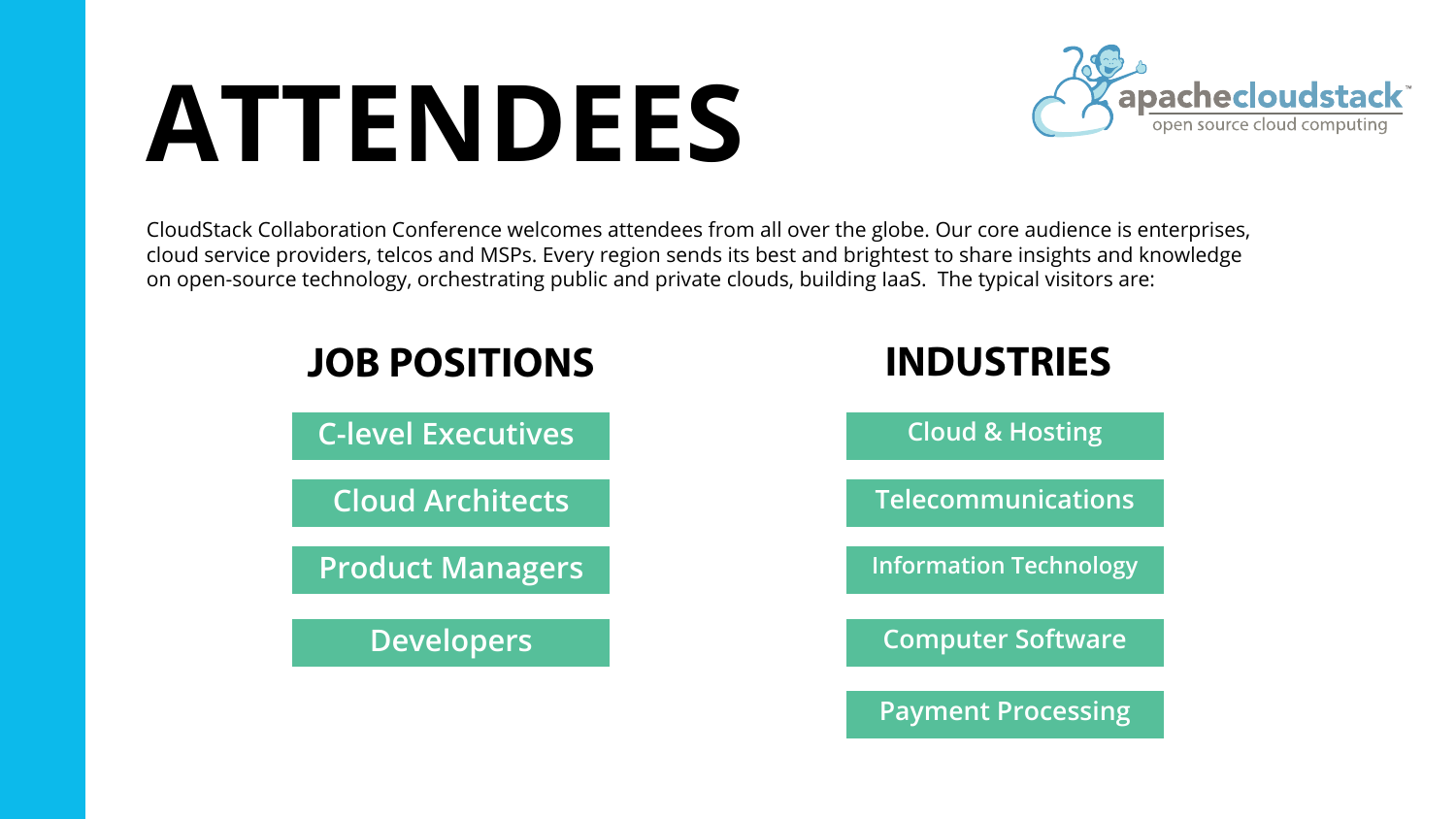## **SPONSORSHIP**

### **Apache CloudStack events have consistently partnered with some of the top companies to bring our events to life!**

This year we translate exhibition opportunities into virtual space. By partnering with CloudStack Collaboration Conference you get brand visibility into one of the most dynamic and vibrant open-source communities globally.

Apache CloudStack is used by some of the world's largest telecoms, enterprises and Fortune 100 companies. Join the event as a sponsor and get the chance to meet and network with senior staff and C-level executives from these companies.

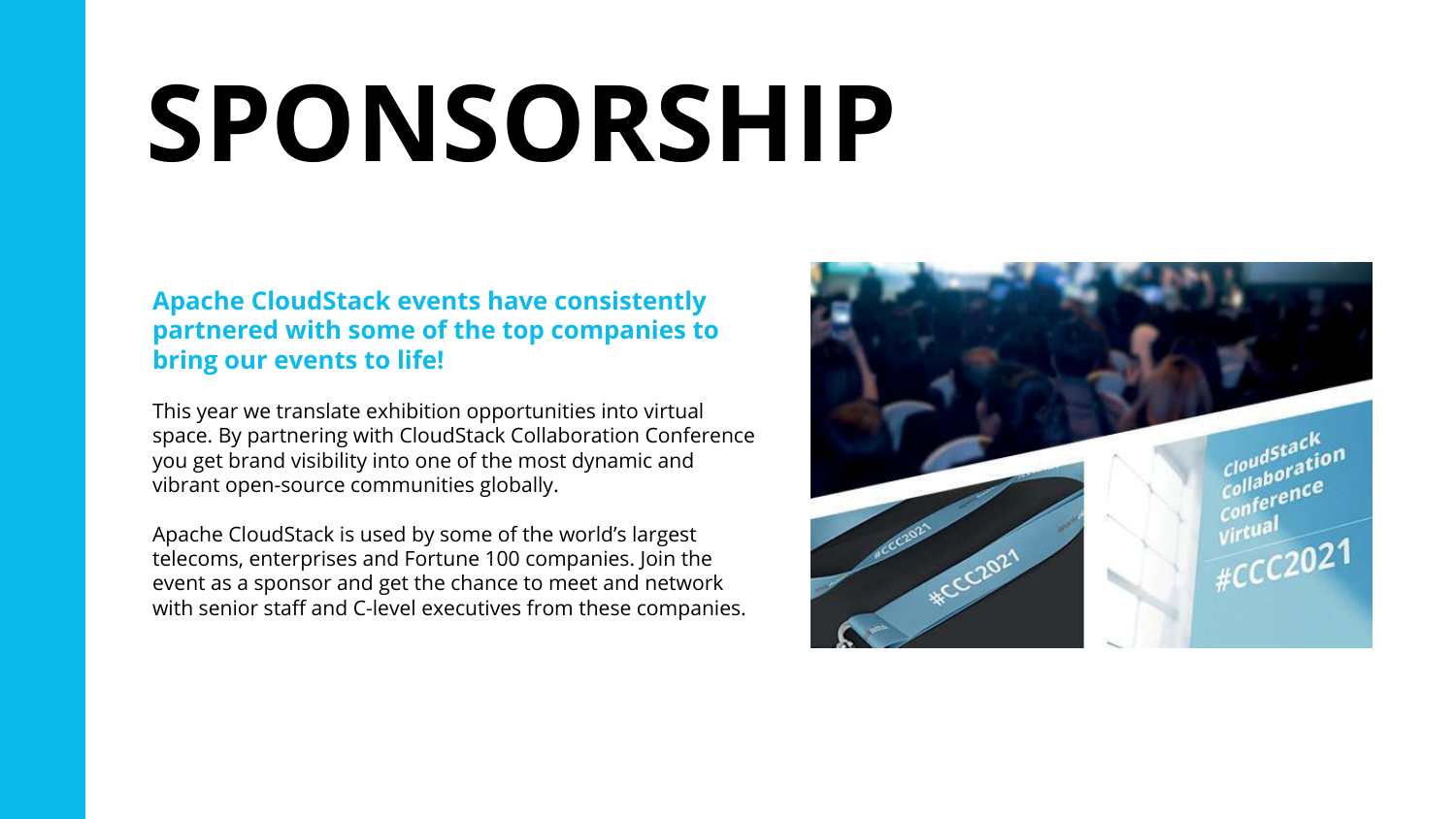

# **PARTNER PACKAGES**

|                                                                                    | <b>Community</b>     | <b>Silver</b>            | Gold                 | <b>Diamond</b> |  |
|------------------------------------------------------------------------------------|----------------------|--------------------------|----------------------|----------------|--|
|                                                                                    | 200€                 | 850€                     | 1500€                | 2 <sup>1</sup> |  |
|                                                                                    |                      |                          |                      |                |  |
|                                                                                    |                      |                          |                      |                |  |
| <b>Exhibiting</b>                                                                  |                      |                          |                      |                |  |
| <b>Attendees Contact Information</b>                                               | ×                    | ×                        | ×                    |                |  |
| <b>Virtual Booth Space</b>                                                         | X                    |                          |                      |                |  |
| Physical Booth Space                                                               | X<br>×               | ×                        |                      |                |  |
| <b>Booth Representatives</b><br><b>Opportunity to Provide Swag</b><br>items        | ×                    | 3                        | 5                    | 8              |  |
| Branded 1-1 Table in<br>Networking Lounge                                          | ×                    |                          |                      |                |  |
| <b>Speaking</b>                                                                    |                      |                          |                      |                |  |
| <b>Opportunities</b>                                                               |                      |                          |                      |                |  |
| <b>Product Pitches</b>                                                             |                      | ×                        | ×                    | ×              |  |
| Sponsored talk - 15 minutes                                                        |                      | $\overline{\phantom{a}}$ | $\blacktriangledown$ |                |  |
| Sponsored workshop                                                                 | ×                    | ×                        |                      |                |  |
| <b>Visibility and</b>                                                              |                      |                          |                      |                |  |
| <b>Branding</b>                                                                    |                      |                          |                      |                |  |
| Logo & link on conference<br>website                                               | $\blacktriangledown$ | $\blacktriangledown$     | $\blacktriangledown$ |                |  |
| Logo displayed on conference<br>opening                                            |                      |                          |                      |                |  |
| Sponsor recognition in the<br>keynote talk                                         | ×                    |                          |                      |                |  |
| Inclusion with logo & link in<br>newsletter to attendees                           | ×                    |                          |                      |                |  |
| Logo displayed on breaks<br>screens                                                | ×                    | $\blacktriangledown$     |                      |                |  |
| 30 seconds video - displayed<br>on breaks                                          | ×                    | ×                        |                      |                |  |
| Sponsored post on social<br>media channels from official<br>@CloudStack handle     | ×                    | ×                        |                      |                |  |
| Inclusion with a short content<br>in post-event newsletter to<br>attendee          | ×                    | ×                        |                      |                |  |
| Logo on all video recordings<br>uploaded on official<br>CloudStack YouTube channel | ×                    | ×                        | ×                    |                |  |
| Option to Provide Bag Inserts For<br><b>Physical Attendees</b>                     | ×                    | ×                        |                      |                |  |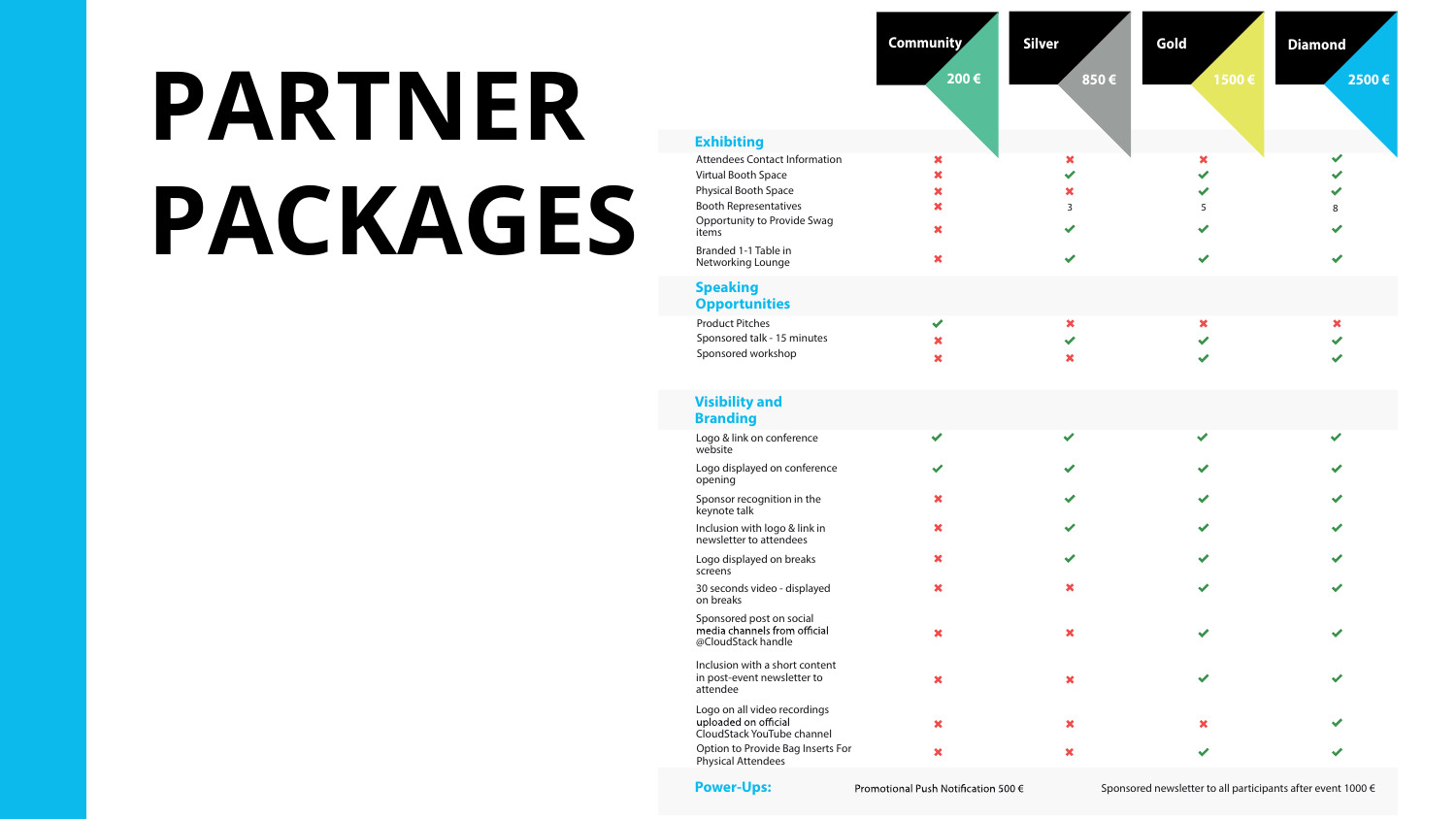## **OPPORTUNITIES MARKETING**

#### **Hybrid Booth Spaces**

Opportunity to have your own branded physical or virtual booth to present your company and meet meet potential customers.

#### **Swag Items**

Send promo codes, discounts vouchers, physical or virtual swags to our event attendees.

#### **Branded 1-1 Tables**

A table branded with your logo and company name in the virtual networking area.

#### **Sponsored Talk**

15 minutes talk as part of the main agenda for your product and company.

#### **Product Pitches**

5 minutes product pitch from all community sponsors. The story of your product and its integration or compatibility with CloudStack

#### **Sponsored Workshops**

Opportunity to organize a workshop and present your technology and how people can start using it.

#### **Logo On Break Screens**

Your logo will be displayed on the transition screens during the event breaks.

#### **30-seconds Video**

Your corporate or product video streamed during the event breaks, before and after sessions.

#### **@CloudStack Posts**

Sponsored post on social media channels from official @CloudStack handle. Subject to pre-approval from event team.

#### **Logo on Video Recordings**

Logo on all video recordings uploaded on the official CloudStack YouTube channel



#### **Post-event Newsletter**

Your link and logo or content included in the post-event newsletter to attendees.

#### **Dedicated Newsletter**

Your logo + link + info sent as a dedicated post-event email to attendees.

#### **Push Notification**

Push notification with short message sent to event attendees during the event.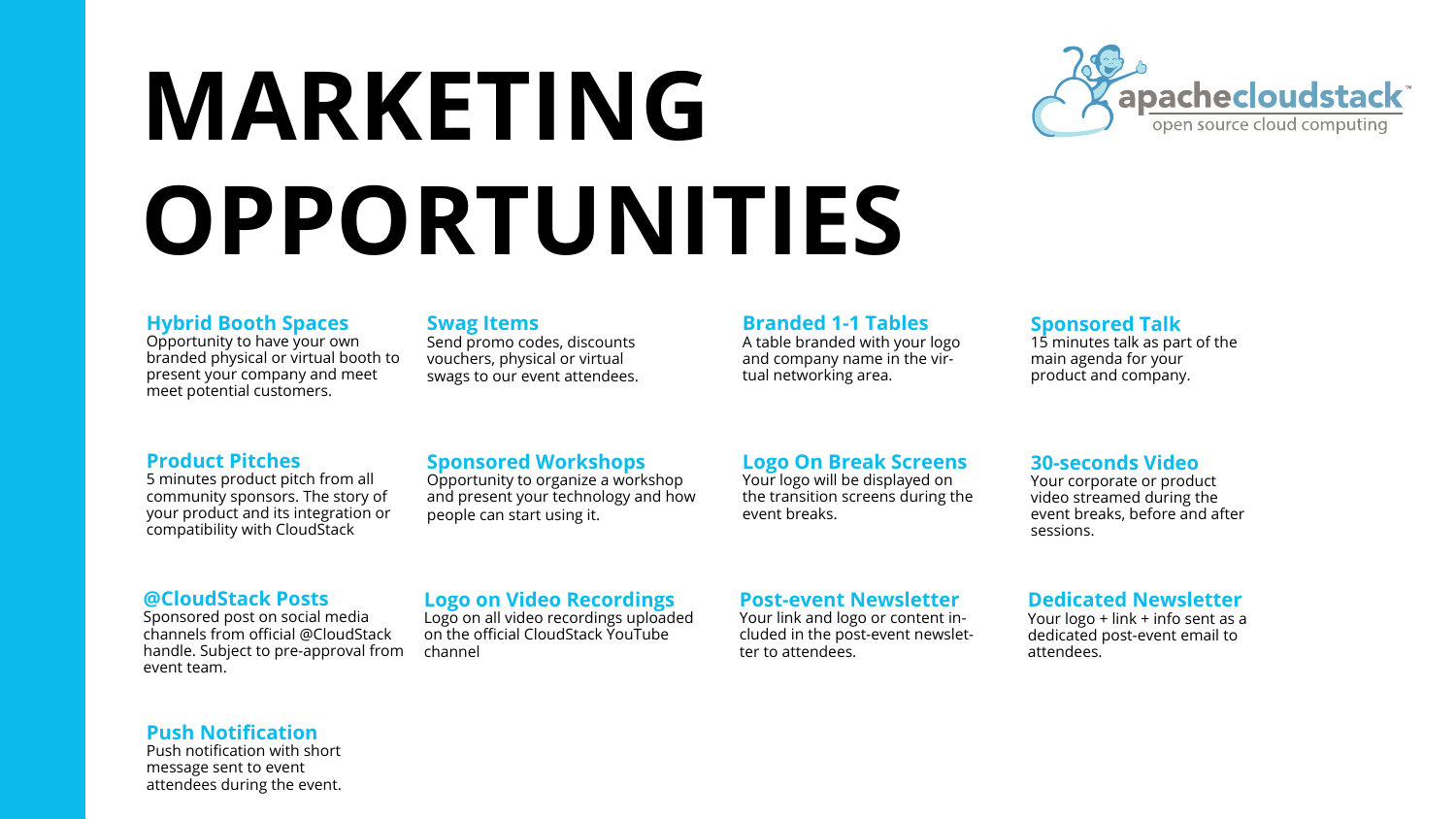# **SPEAKING OPPORTUNITIES**

The talks and sessions at CloudStack Collaboration Conference are selected via a CFP process and selected for their technical merit. Many of the talks are given by user organisations. This year we also plan a limited number of sponsored sessions to allow eco-system companies to share their products and services.

#### **5-minutes Product Pitch**

5 minutes Live or pre-recorded Post-session Q&A in Networking Lounge

**Available to Community Sponsors only**

#### **15-minutes Sponsored Talk**

15 minutes Live Talks Intensive session followed by a short Q&A



**Available to Silver, Gold and Diamond Sponsors**

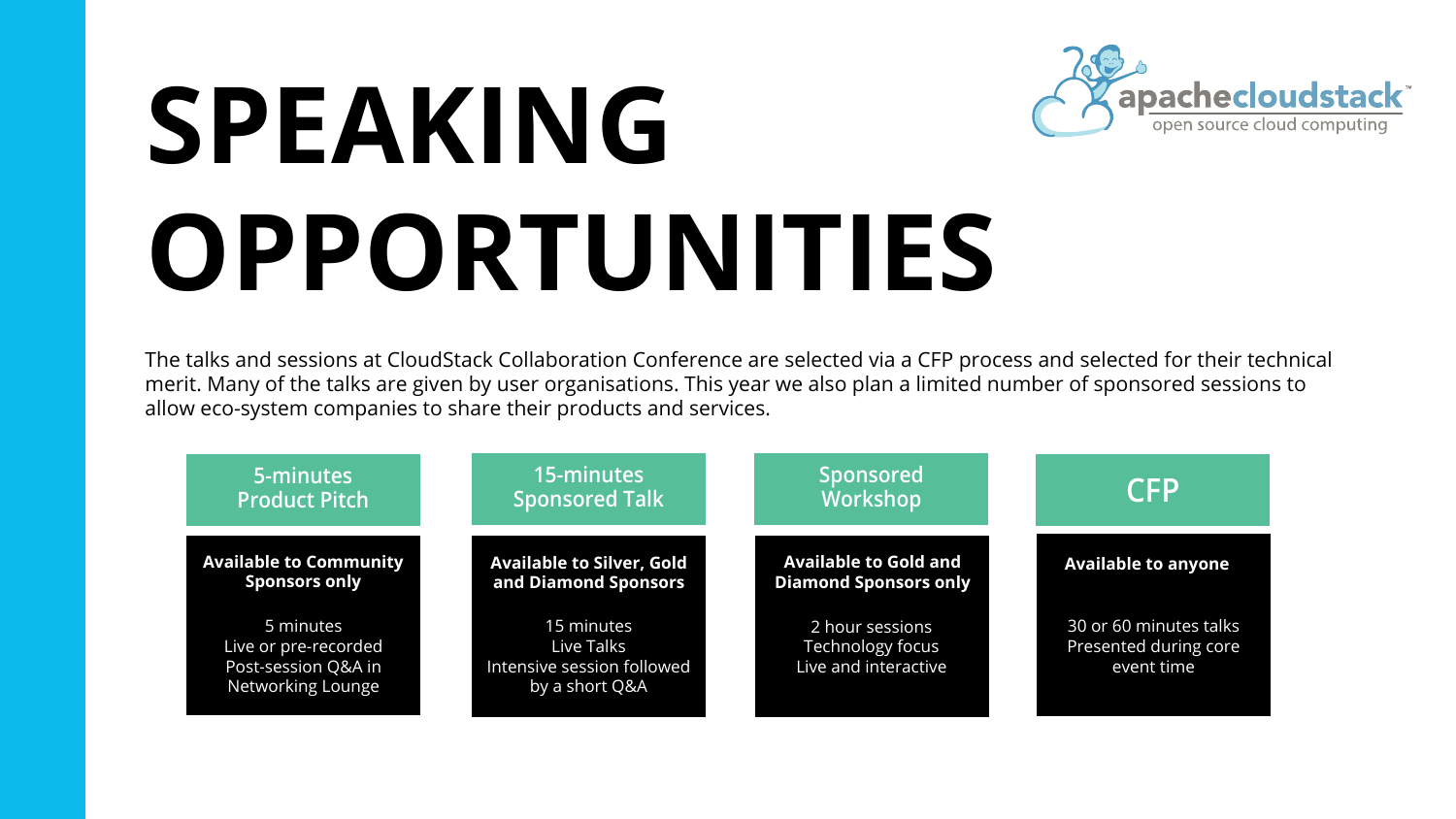## **SCHEDULE OVERVIEW**

 **TBC TBC TBC**

### **November 14 November 15 November 16**

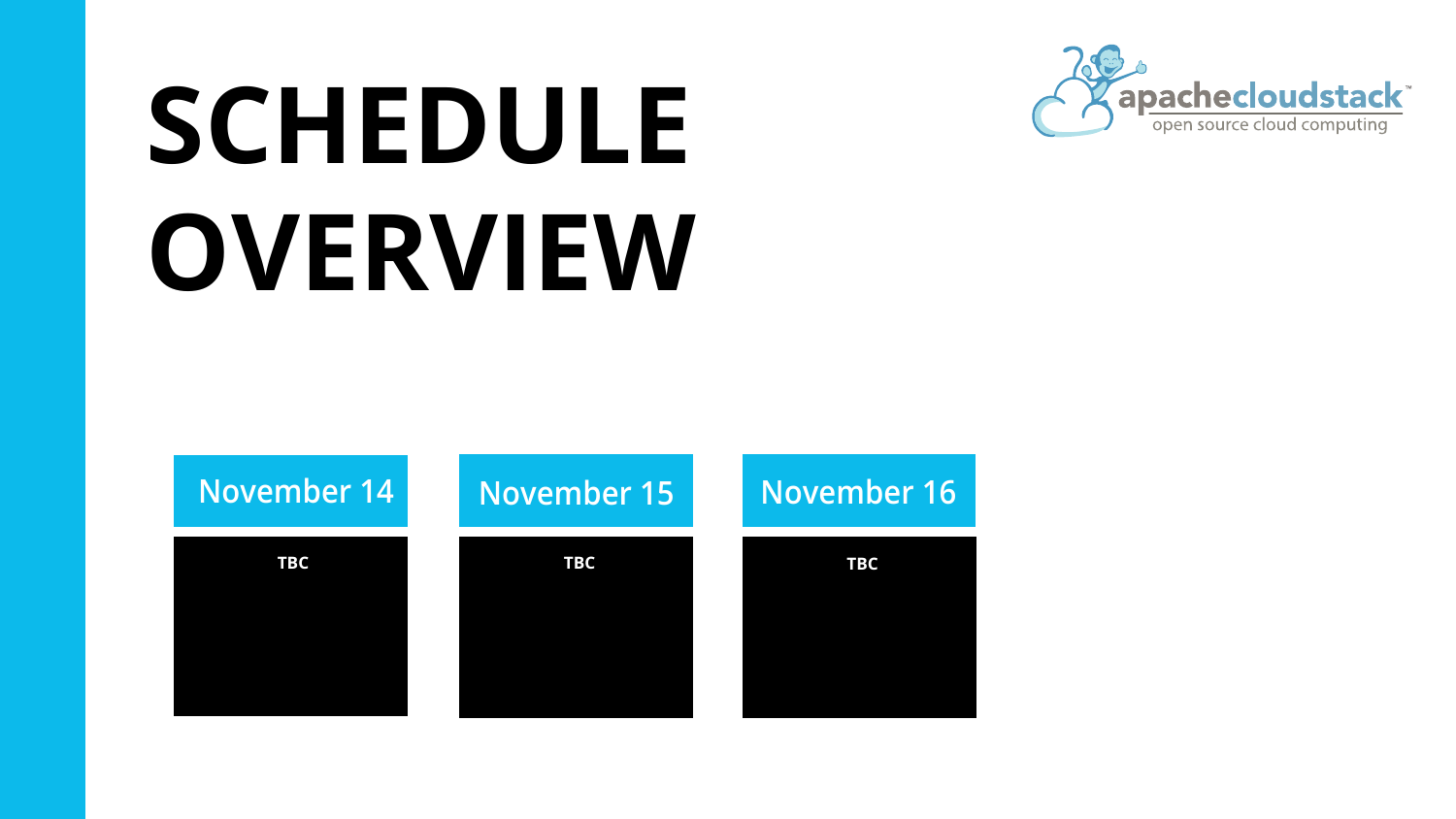# **SPONSORSHIP INQUIRIES**

If you have any questions about sponsorship, your partnership benefits or concerning the event in general, we will be happy to assist you. Take advantage and become a part of the CloudStack Community!

**Jamie Pell Event Manager**

**info@cloudstackcollab.org**



- 
-